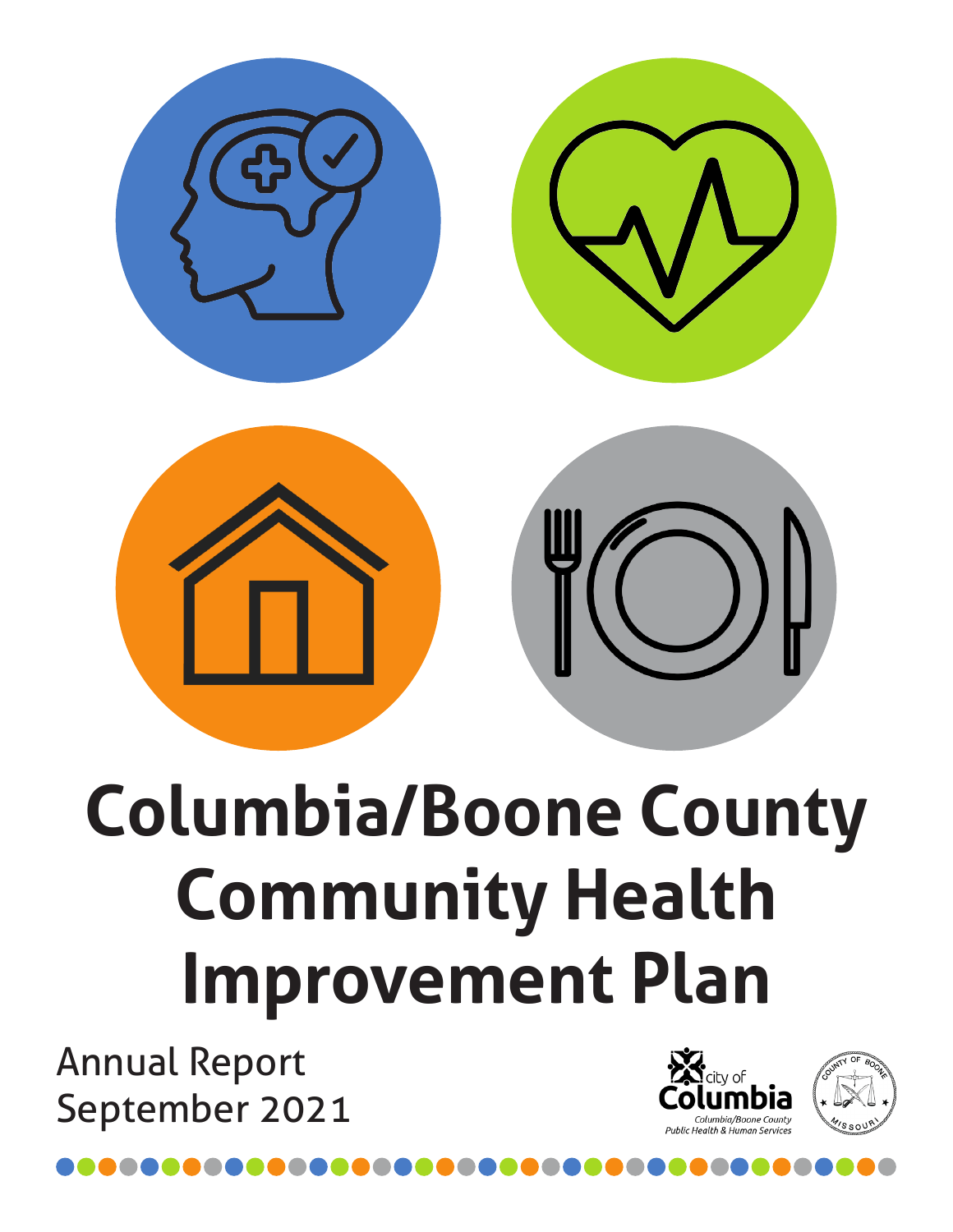## **Table of Contents**

Introduction

Process

Action Team Members

Mental Health

Medical/Dental

Safe, Healthy and Affordable Housing

Basic Needs



## **BOONE COUNTY**

*A caring and inclusive community where everyone can achieve their optimum well-being.*

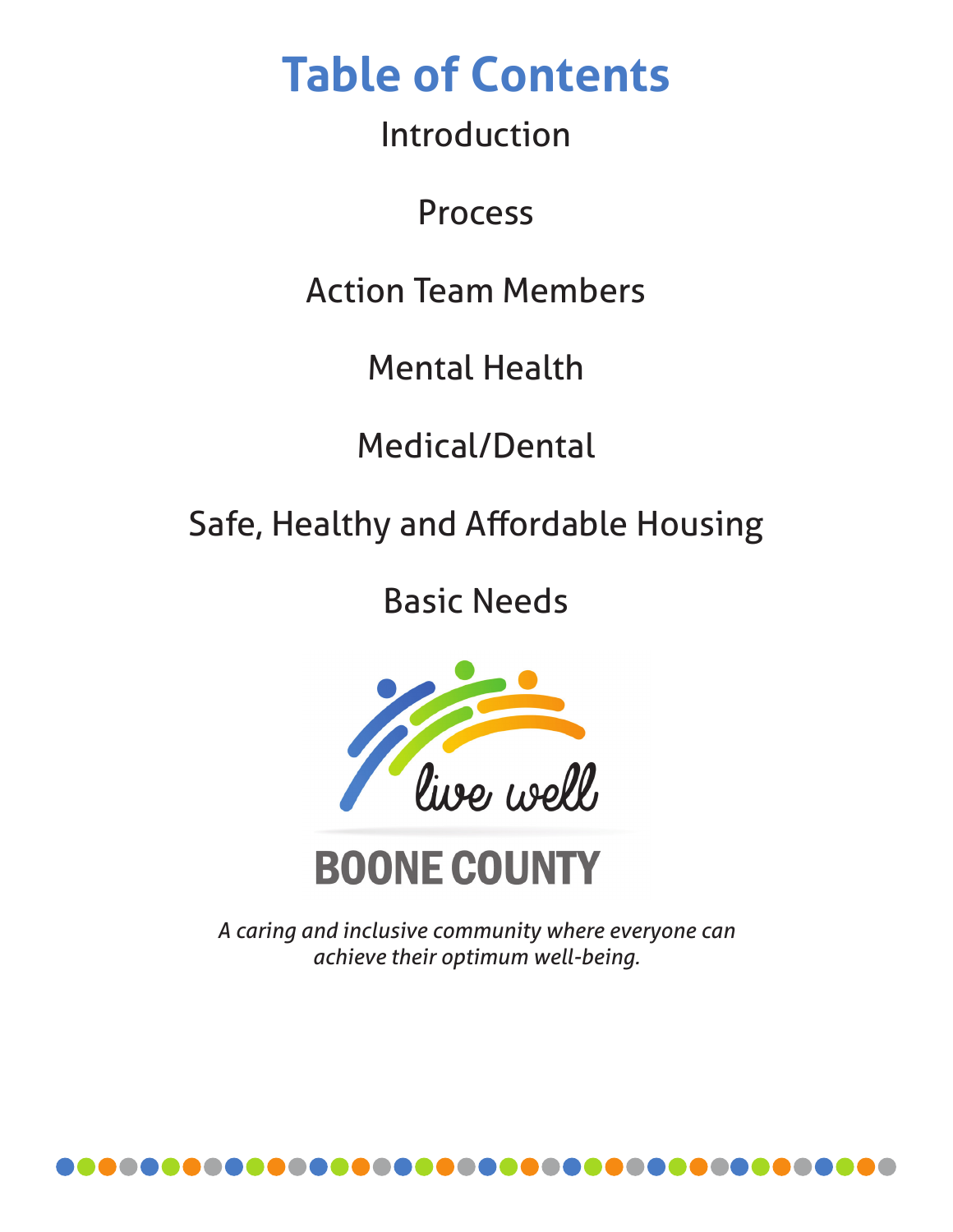## **Introduction**

A Community Health Improvement Plan (CHIP) intends to serve as a process to meet the vision for the health of the community and as a framework for organizations to use in leveraging resources, engaging partners, and identifying their own priorities and strategies for community health improvement. In the months that followed the publishing of the 2019 Community Health Improvement Plan in July 2019, our community partners worked toward meeting the goals and objectives set out in their respective action plans.

Due to the COVID-19 pandemic, the 2020 CHIP Annual Report was not published and action teams did not meet between March 2020 and June 2021. This document serves to update our partners and the community on progress made over the past two years by sharing the successes and challenges of implementing the CHIP from March 2020 to September 2021.

While this CHIP Annual Report lists current action team members, we cannot thank enough those who participated and volunteered their time to create and guide the action plans.

#### . . . . . . . . .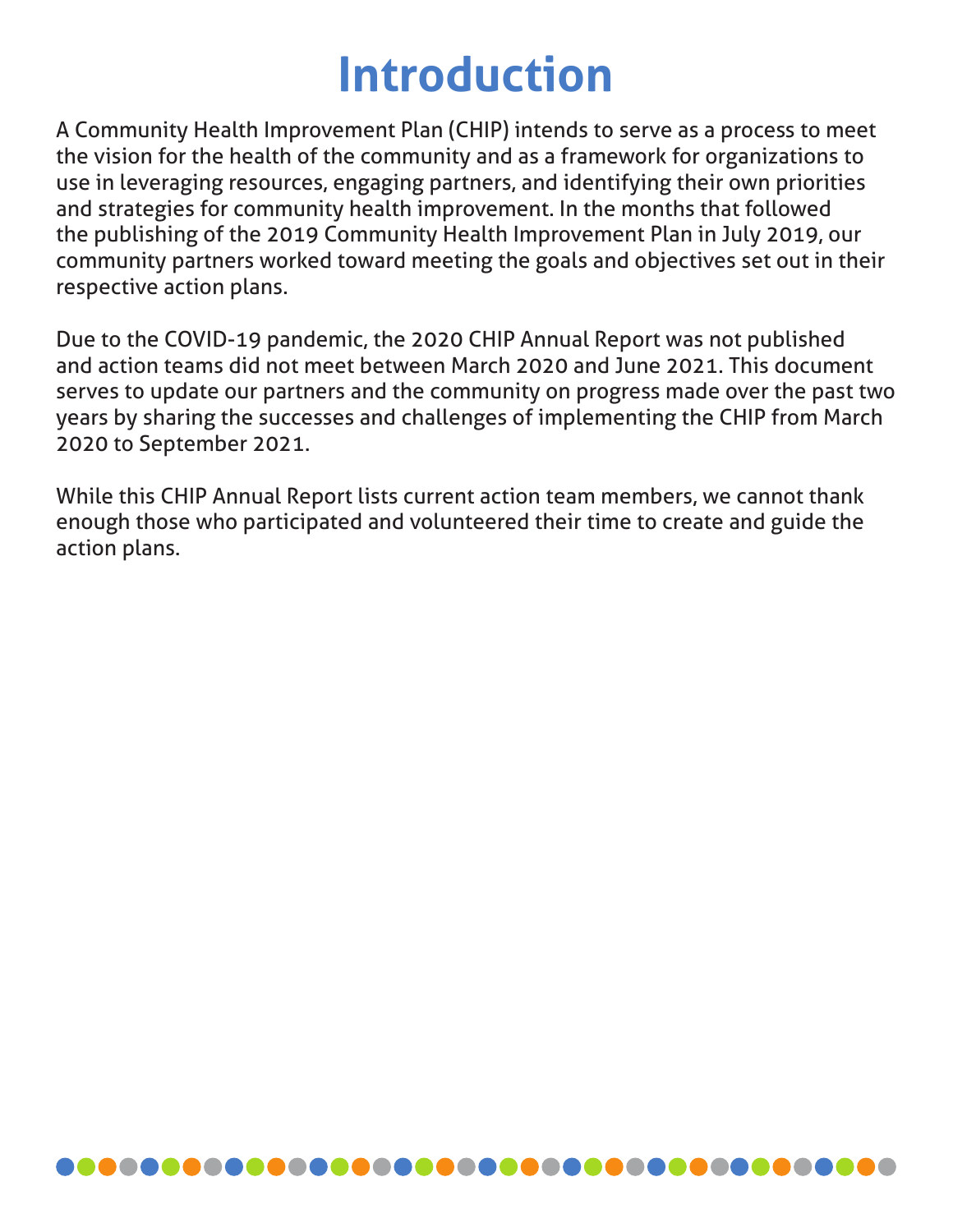#### **Process**

Four action teams created during the 2019 CHIP continue the work of the 2018 Community Health Assessment (CHA). The four action teams are Mental Health; Medical and Dental; Safe, Healthy and Affordable Housing; and Basic Needs. Action team meetings serve as an opportunity for the groups to plan, discuss progress and address barriers to team activities. Each action plan is a working document and is updated as needed by the action team. Where possible, teams are encouraged to collaborate on topics that intersect action plans.

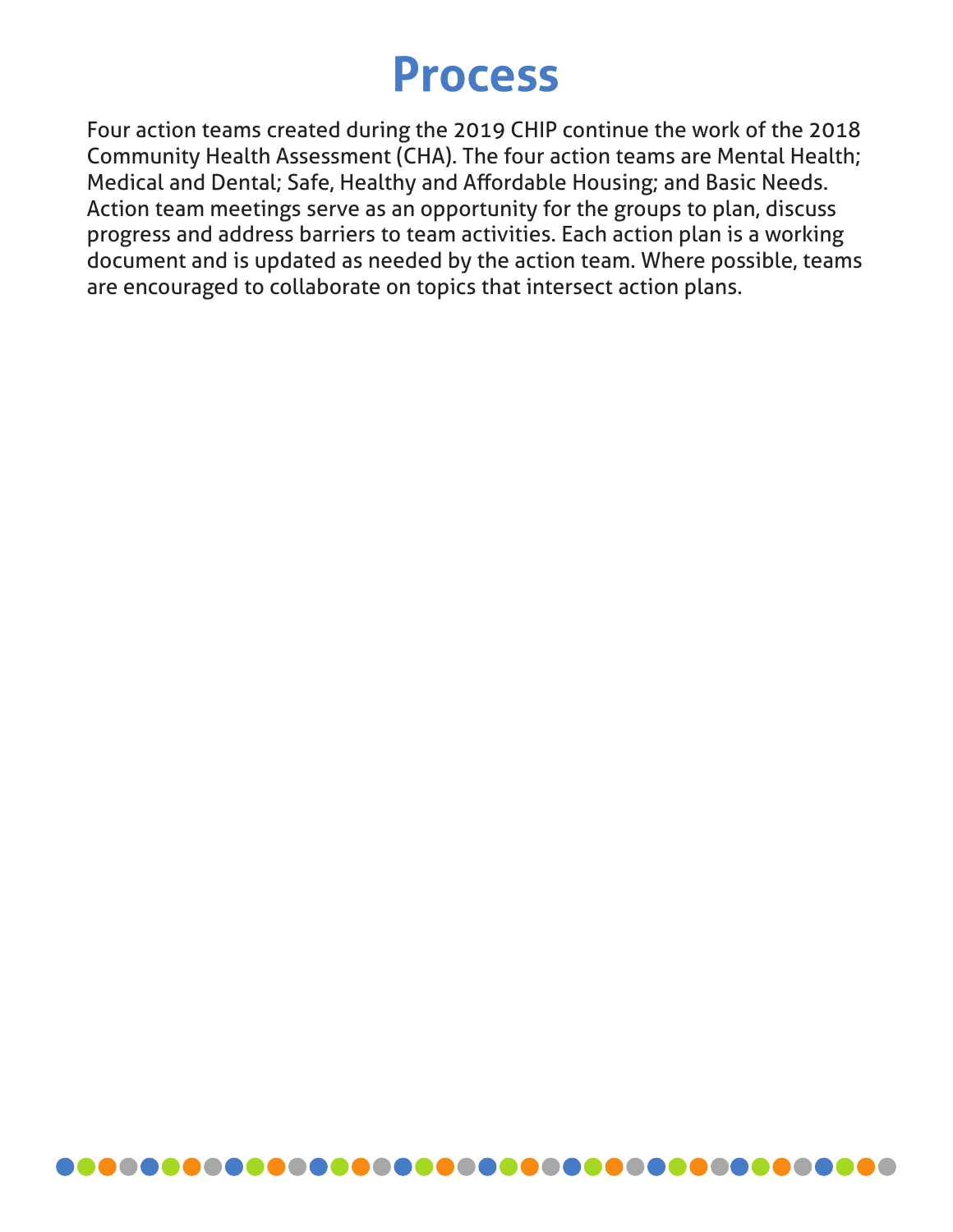### **Mental Health Action Team Members**

| <b>Name</b>               | <b>Organization</b>                                        |
|---------------------------|------------------------------------------------------------|
| <b>Kristin Cummins</b>    | <b>Boone County Family Resources</b>                       |
| <b>Megan Steen</b>        | <b>Burrell Behavioral Health</b>                           |
| <b>Janet Thompson</b>     | <b>Boone County Commission</b>                             |
| <b>Tracey Bathe</b>       | <b>City of Columbia - Public Health and Human Services</b> |
| <b>Heather Brown</b>      | <b>Harry S Truman VA Hospital</b>                          |
| <b>Samantha Moog</b>      | <b>Catholic Charities of Central and Northern Missouri</b> |
| <b>Monica Stokes</b>      | <b>City of Columbia - Public Health and Human Services</b> |
| <b>Randall Rogers</b>     | <b>Harry S Truman VA Hospital</b>                          |
| <b>Stephanie Browning</b> | <b>City of Columbia - Public Health and Human Services</b> |
| <b>Karen Cade</b>         | <b>Compass Health Network</b>                              |
| <b>Tim Harlan</b>         | Harlan, Still & Koch                                       |
| Jamie Kennedy             | <b>Aging Best</b>                                          |
| <b>Kelley Lucero</b>      | <b>Central Missouri Community Action</b>                   |
| <b>Abby Lenger</b>        | <b>Central Missouri Community Action</b>                   |
| <b>Ashton Day</b>         | <b>City of Columbia - Public Health and Human Services</b> |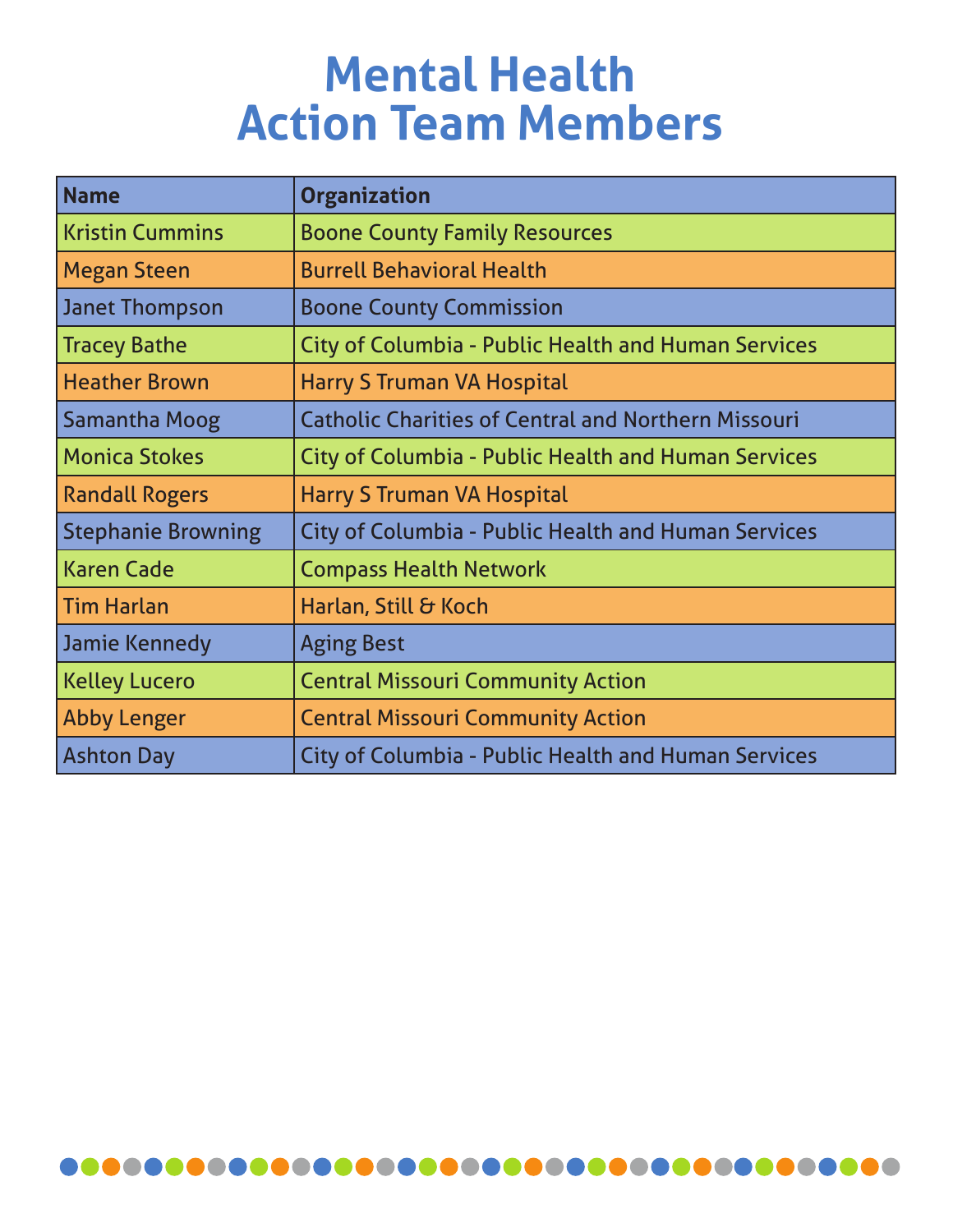## **Medical and Dental Action Team Members**

| <b>Name</b>             | <b>Organization</b>                                        |
|-------------------------|------------------------------------------------------------|
| <b>Verna Laboy</b>      | <b>City of Columbia - Public Health and Human Services</b> |
| <b>Scott Clardy</b>     | <b>City of Columbia - Public Health and Human Services</b> |
| <b>Michelle Shikles</b> | <b>City of Columbia - Public Health and Human Services</b> |
| <b>Anna Hoskins</b>     | <b>Compass Health Network</b>                              |
| <b>Mary Martin</b>      | <b>City of Columbia - Public Health and Human Services</b> |
| Jack Kelly              | <b>Compass Health Network</b>                              |
| <b>Sabrina Weaver</b>   | <b>Defense Against Diabetes</b>                            |
| Dr. Chiz Usuwa          | <b>Liberty Family Medicine</b>                             |
| <b>Mahree Skala</b>     | <b>Columbia/Boone County Board of Health</b>               |
| <b>Kate Mirly</b>       | <b>Boone Hospital Center</b>                               |
| <b>Rebecca Nowlin</b>   | <b>Aging Best</b>                                          |
| Dr. Ashley Millham      | <b>City of Columbia - Public Health and Human Services</b> |

#### **AA**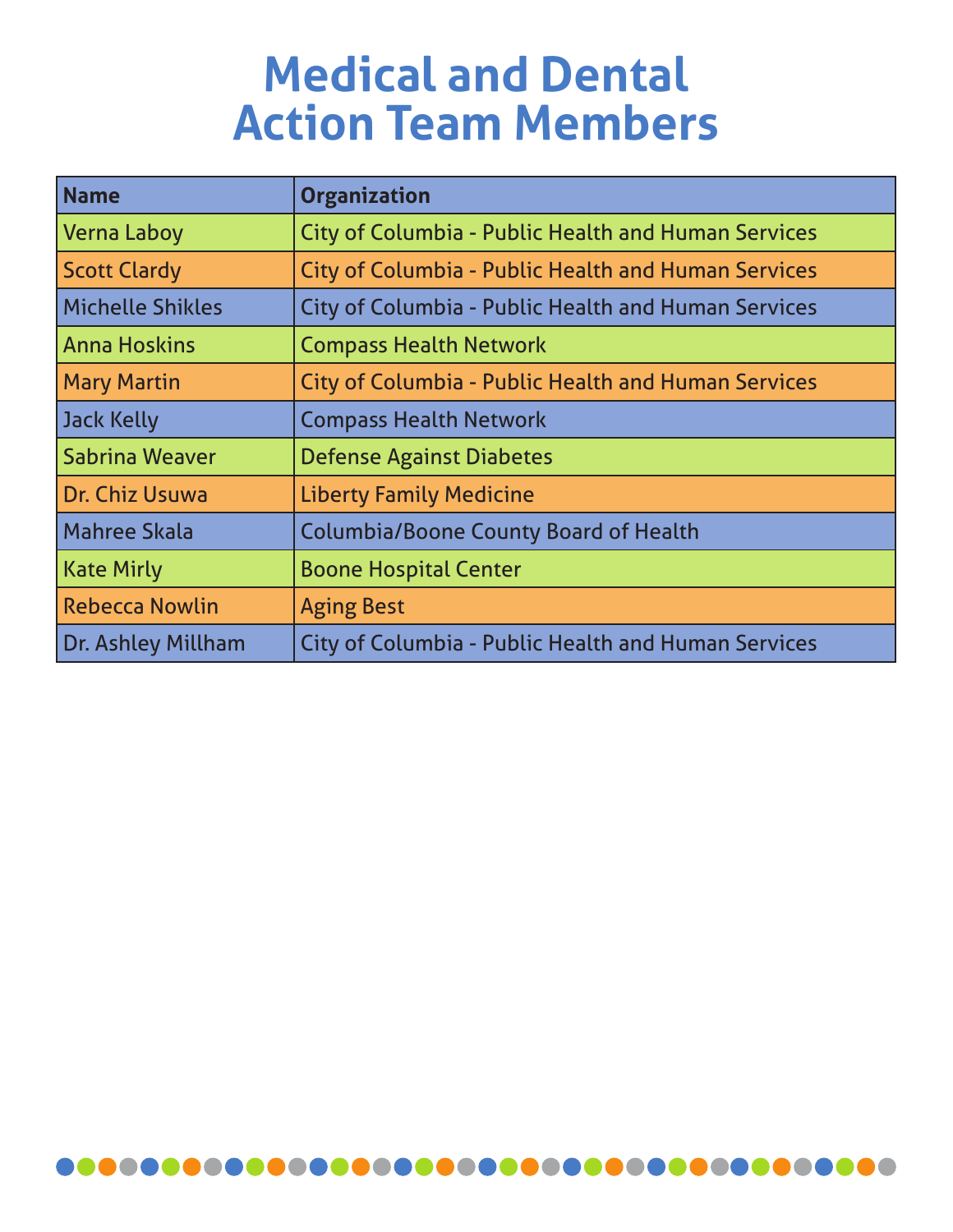## **Safe, Healthy and Affordable Housing Action Team Members**

| <b>Name</b>               | <b>Organization</b>                                                 |
|---------------------------|---------------------------------------------------------------------|
| <b>Stephanie Browning</b> | <b>City of Columbia - Public Health and Human Services</b>          |
| <b>Diane Coffman</b>      | <b>Missouri Department of Health and Senior Services</b>            |
| Rachel Delcau             | <b>Heart of Missouri United Way</b>                                 |
| <b>Roger Dyer</b>         | <b>Mid-Missouri Legal Services</b>                                  |
| Sarah Varvaro             | <b>City of Columbia - Public Health and Human Services</b>          |
| Rebecca Estes             | <b>City of Columbia - Public Health and Human Services</b>          |
| <b>Kelley Lucero</b>      | <b>Central Missouri Community Action</b>                            |
| Michael Goldschmidt       | <b>University of Missouri - Department of Architectural Studies</b> |
| <b>Brandon Renaud</b>     | <b>City of Columbia - Utility Department</b>                        |
| <b>Eric Hempel</b>        | <b>City of Columbia - Office of Sustainability</b>                  |
| <b>Leigh Kottwitz</b>     | <b>City of Columbia - Office of Neighborhood Services</b>           |
| Jane Williams             | Love Columbia                                                       |
| Julie Walker              | Love Columbia                                                       |
| Rhonda Carlson            | <b>C&amp;C Construction</b>                                         |
| Ida Hatton                | <b>Jacobs Property Management</b>                                   |
| Lisa Turner               | <b>Missouri Inclusive Housing Corporation</b>                       |
| <b>Alex Koenig</b>        | <b>City of Columbia - Utility Department</b>                        |
| <b>Marvin Lindsay</b>     | <b>First Presbyterian Church</b>                                    |
| <b>Shawna Neuner</b>      | <b>Columbia Home Rental</b>                                         |
| <b>Alice Leeper</b>       | <b>Alice Leeper Real Estate</b>                                     |
| <b>Kristen Temple</b>     | <b>University of Missouri - Off-Campus Student Services</b>         |
| <b>Brian Toohey</b>       | <b>Columbia Board of Realtors</b>                                   |
| <b>DJ Dometrorch</b>      | <b>Central Columbia Properties</b>                                  |
| <b>Ryan Krueger</b>       | <b>RTK Rentals</b>                                                  |
| Laura Baker               | <b>Boone Electric Cooperative</b>                                   |
| <b>Conrad Hake</b>        | Love Columbia                                                       |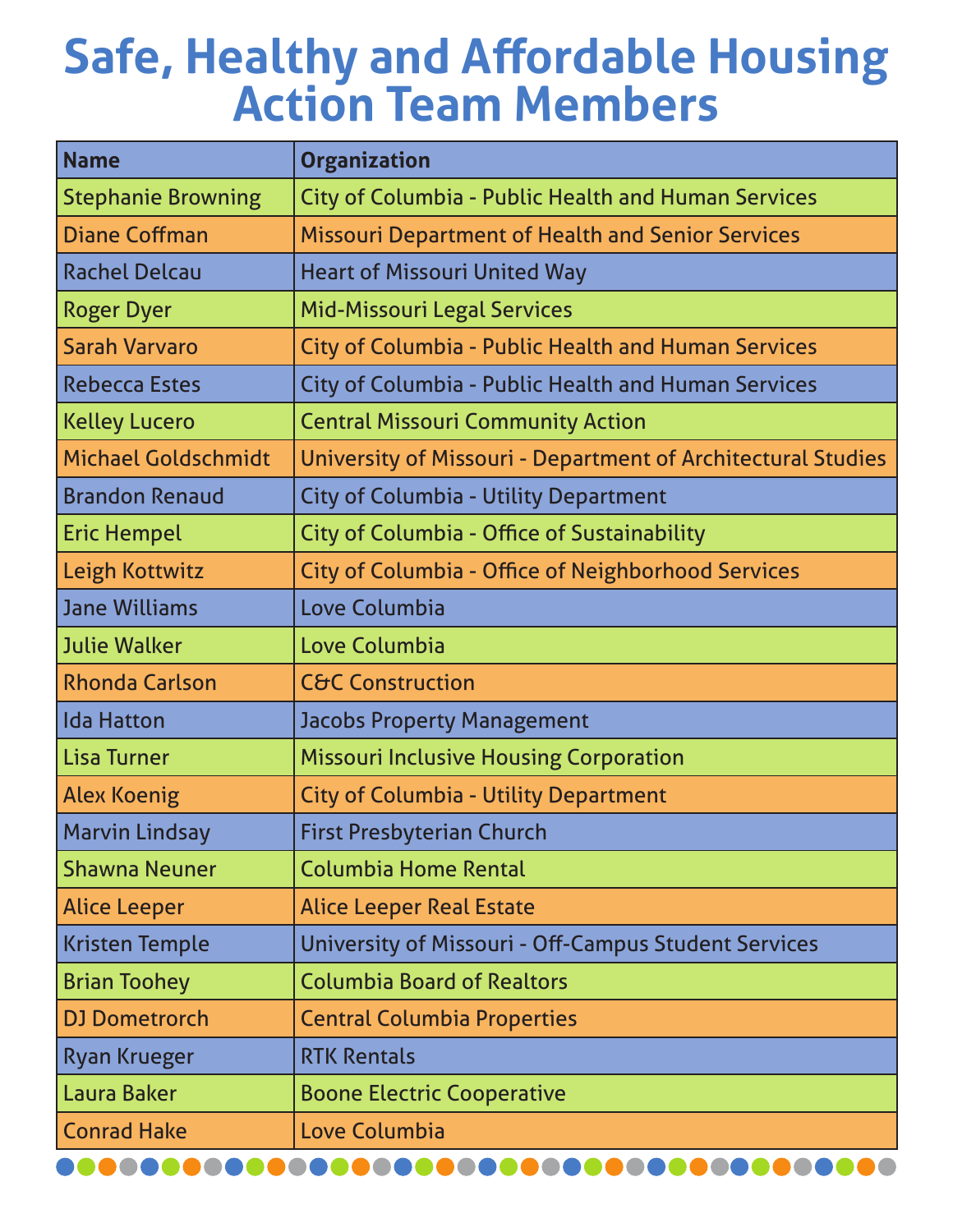## **Basic Needs Action Team Members**

| <b>Name</b>             | <b>Organization</b>                                        |
|-------------------------|------------------------------------------------------------|
| <b>Heather Marriott</b> | <b>The PedNet Coalition</b>                                |
| <b>Ranita Norwood</b>   | Columbia Public Schools                                    |
| <b>Michelle Shikles</b> | <b>City of Columbia - Public Health and Human Services</b> |
| <b>Steve Hollis</b>     | <b>City of Columbia - Public Health and Human Services</b> |
| <b>Rebecca Nowlin</b>   | <b>Aging Best</b>                                          |
| <b>Kari Utterback</b>   | <b>City of Columbia - Public Health and Human Services</b> |
| <b>Billy Polansky</b>   | <b>Columbia Center for Urban Agriculture</b>               |
| <b>Jennifer Graves</b>  | <b>True North of Columbia</b>                              |
| <b>Shannon Stokes</b>   | The Food Bank for Central & Northeast Missouri             |
| <b>Monica Stokes</b>    | <b>City of Columbia - Public Health and Human Services</b> |
| <b>Jessica Macy</b>     | <b>Services for Independent Living</b>                     |
| <b>Kelley Lucero</b>    | <b>Central Missouri Community Action</b>                   |
| <b>Rebecca Estes</b>    | <b>City of Columbia - Public Health and Human Services</b> |
| <b>Ashton Day</b>       | <b>City of Columbia - Public Health and Human Services</b> |
| <b>Madison Anderson</b> | <b>Services for Independent Living</b>                     |
| <b>Ashlyn Sherman</b>   | <b>City of Columbia - Community Relations Department</b>   |
| <b>Mike Sokoff</b>      | <b>City of Columbia - Public Works Department</b>          |
| <b>Erin Harris</b>      | <b>City of Columbia - Public Health and Human Services</b> |
| Julie Muckerman         | <b>City of Columbia - Public Health and Human Services</b> |
| <b>Erin Friesz</b>      | <b>Columbia Housing Authority</b>                          |
| <b>Shannon Hemenway</b> | <b>City of Columbia - Public Works Department</b>          |

#### **OD IOOO** 88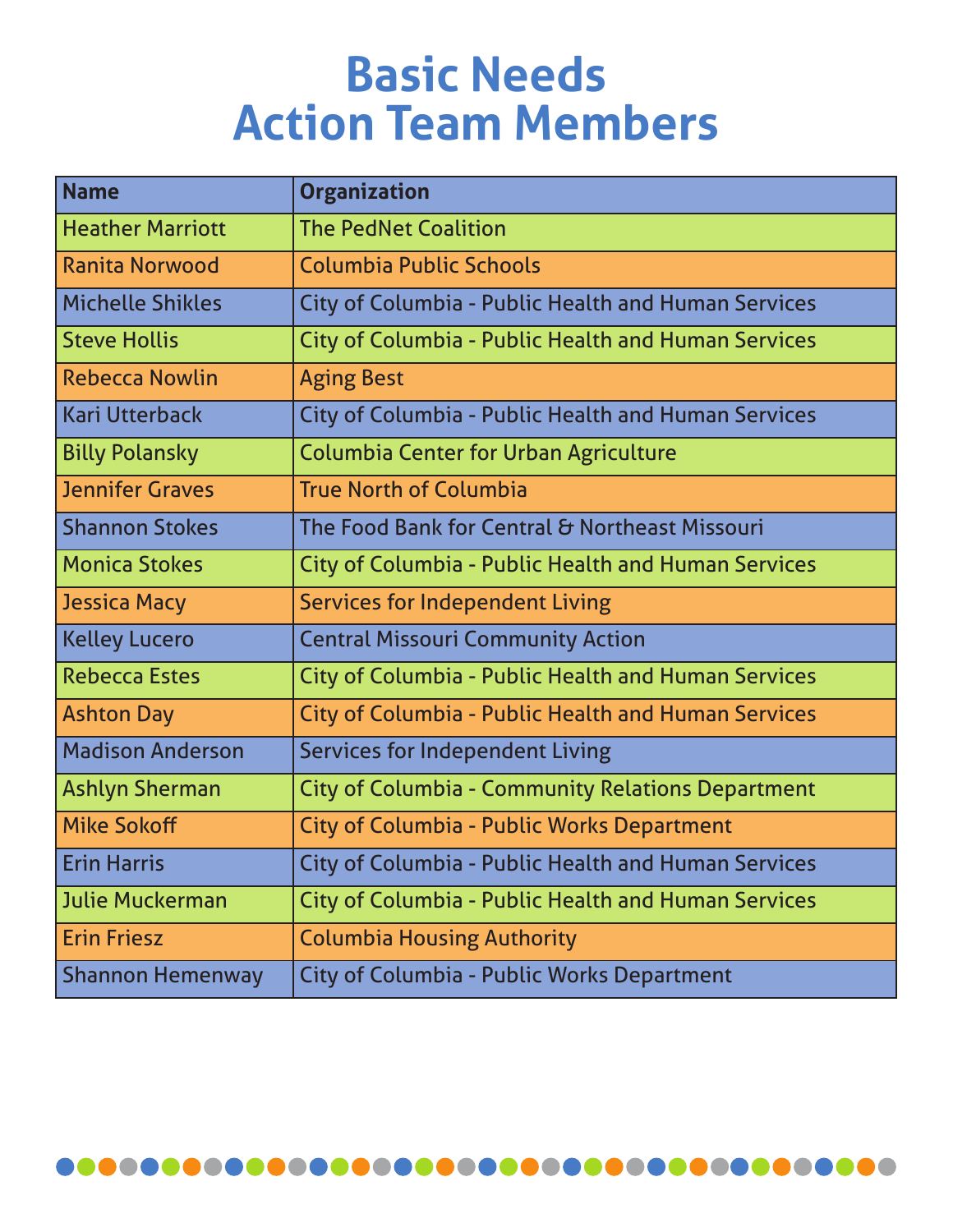## **Mental Health**

#### *How do we create a community in which everyone's mental health needs are met?*

An objective of the previous CHIP cycle (2013-2018) had a focus on youth mental health. An outcome of that objective was the successful implementation of the Look Around Campaign. The focus of the Mental Health action team for this CHIP cycle is adult mental health. The team began by researching several adult mental health campaigns from across the country. Once several campaigns were reviewed with the team, members brainstormed how materials could be tailored to Columbia/ Boone County, keeping in mind the diversity of possible target populations. Ideas included campaigns during national Mental Health Month in May, at farmers markets, the library, local bookstores and interviews with local people sharing their stories about mental health. Two books about mental health were selected with events and discussion of each book scheduled to take place in March 2020. Ultimately, the events were canceled as the COVID-19 pandemic reached Boone County.

Work on mental health did not stop in Boone County during the pandemic as several local organizations provided support functions to those affected. CoMoHelps is a joint effort of Boone County, City of Columbia, Community Foundation of Central Missouri, Heart of Missouri United Way and Veterans United Foundation. CoMoHelps works with local nonprofits, community partners, and government agencies to quickly find and meet the needs of our community during the COVID-19 pandemic. Other organizations were able to switch to telehealth appointments to keep providing services to patients. A mental health program (Make Him Stay) focusing on rural males from 24 to 40 years old was also piloted in Boone County during the pandemic. During fall 2021, the team plans to review suggested books dealing with mental health, select two books and plan events around them leading up to Mental Health Awareness Month in May 2022.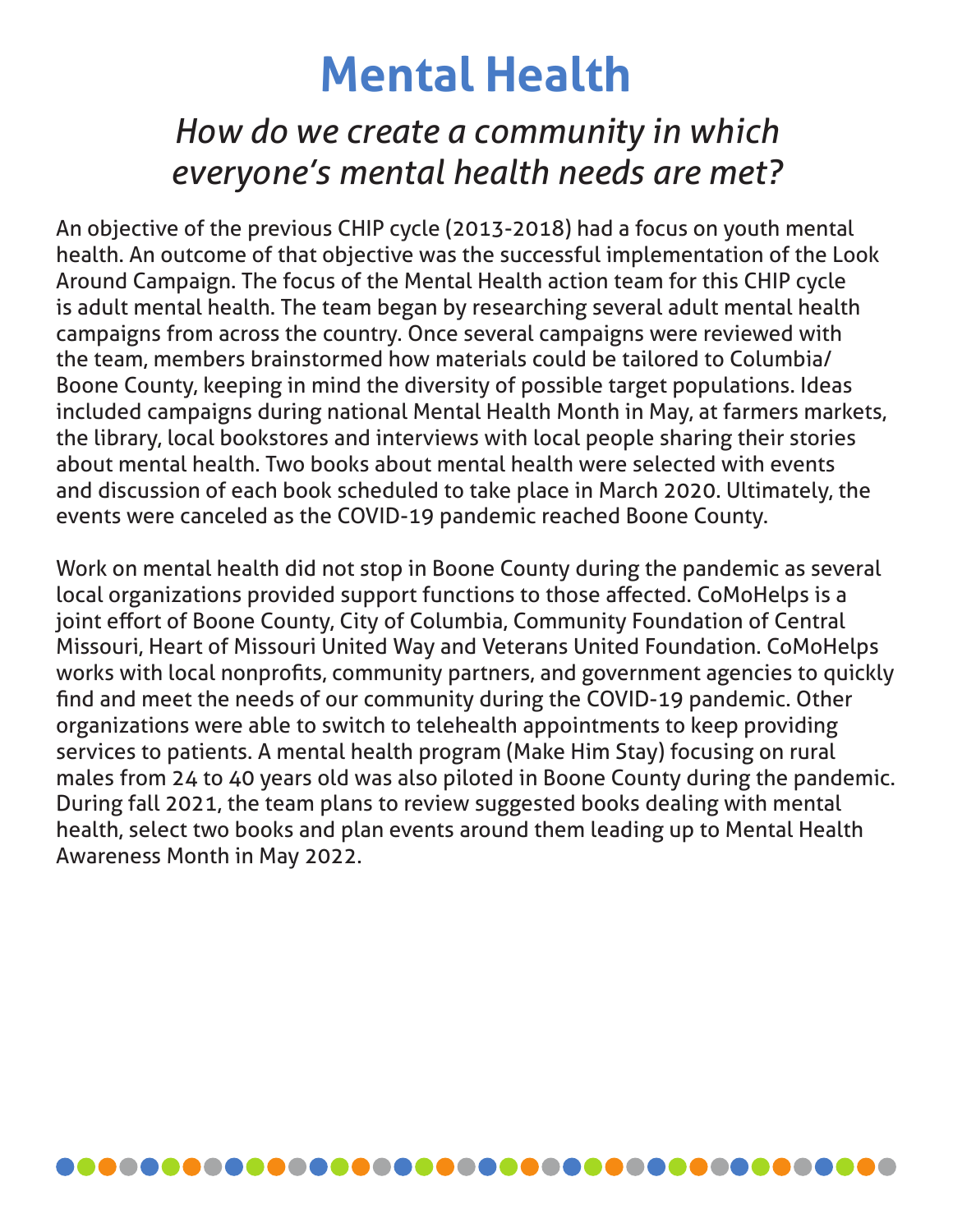### **Medical and Dental**

*How do we create a community in which everyone can achieve their optimal level of medical and dental health?*

Two large changes to health care providers happened in Boone County since the Medical and Dental action team first convened. Family Health Center merged with Compass Health Network in August 2020 and Boone Hospital Center (now Boone Health) became an independent health care provider in April 2021 after more than 30 years as part of BJC HealthCare. Compass Health Network serves 45 counties across Missouri providing behavioral health, substance use, dental care, and pediatric and family medicine. Boone Health is a full-service hospital located in Columbia with a 25-county catchment area.

Data from the 2018 Community Health Assessment continues to show disparities between white residents, Black residents, and residents of other races in Boone County, particularly in chronic diseases such as heart disease, asthma, diabetes and cancer. With the success of the Live Well by Faith program, which was an outcome from the previous CHIP, the Medical and Dental action team wanted to take inventory of the number of community health workers in Boone County. Community health workers play an important role in the community as frontline health workers who, among other roles, bridge the gap between underserved communities and the health care system. Their services and interventions can be delivered through one-on-one interactions or in a group setting. The action team is interested in exploring ways to replicate Live Well by Faith in other settings in order to reduce chronic disease disparities in Columbia and Boone County.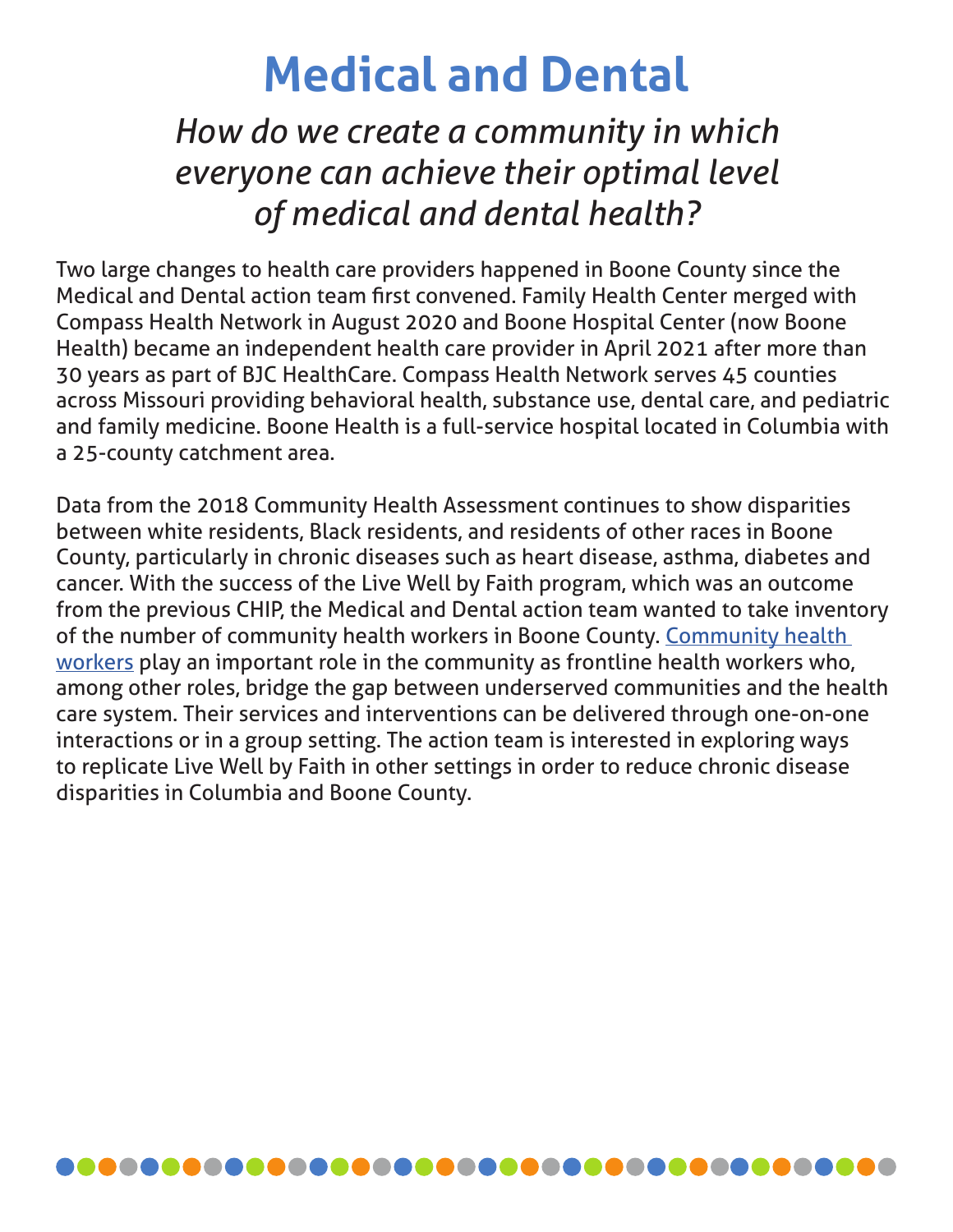## **Safe, Healthy and Affordable Housing**

#### *How do we create a community where safe, healthy and affordable housing is accessible to all?*

Objectives of the Safe, Healthy and Affordable Housing action team focus on considering health and equity as part of housing-related decision making, and improving communication between property owners and tenants. Several different kinds of housing initiatives already exist in Columbia, and the action team made a conscious effort to not interfere in any ongoing programs or plans.

Three subcommittees of action team members were created to focus on each of the three objectives of the action plan: health and equity, energy efficiency, and education. The health and equity subcommittee reviewed health equity policies from around the country. Around the same time, the City of Columbia began looking into creating an Office of Equity and Inclusion which will review City policies and procedures with an equity lens. The office is anticipated to be created by 2022 with 25% of policies reviewed by 2025.

The energy efficiency subcommittee began researching and compiling information about existing resources for renters and homeowners to access energy efficiency scores. The City of Columbia Office of Sustainability is currently working with the GIS Division on ways to display utility and efficiency data on public-facing maps. Currently, City of Columbia Utilities customers can receive a free home energy audit. More than 7,500 audits have been performed since 2014, with approximately 1,300 audits on rental properties.

The education subcommittee started by reviewing existing resources available to renters. Love, INC (now Love Columbia) provided a weekly housing list, secondchance landlord list and shared their housing coaching process. Several property owners discussed the specifics of their rental agreements and how a tenant's living habits can influence utility costs. Continuing rental information was a gap identified by both property owners and renters. That is, how tenants can keep an open line of communication with property owners on issues such as old or broken appliances, rental checklists and promptly notifying the owner of anything before it becomes a major problem. Prior to the beginning of the pandemic, Boone County Community Services was working on an online resource and service guide. Housing was the first category to be completed. During the pandemic, Love Columbia kept an up-todate information library of frequently requested resources and information such as housing, basic needs, crisis resources and support groups.

####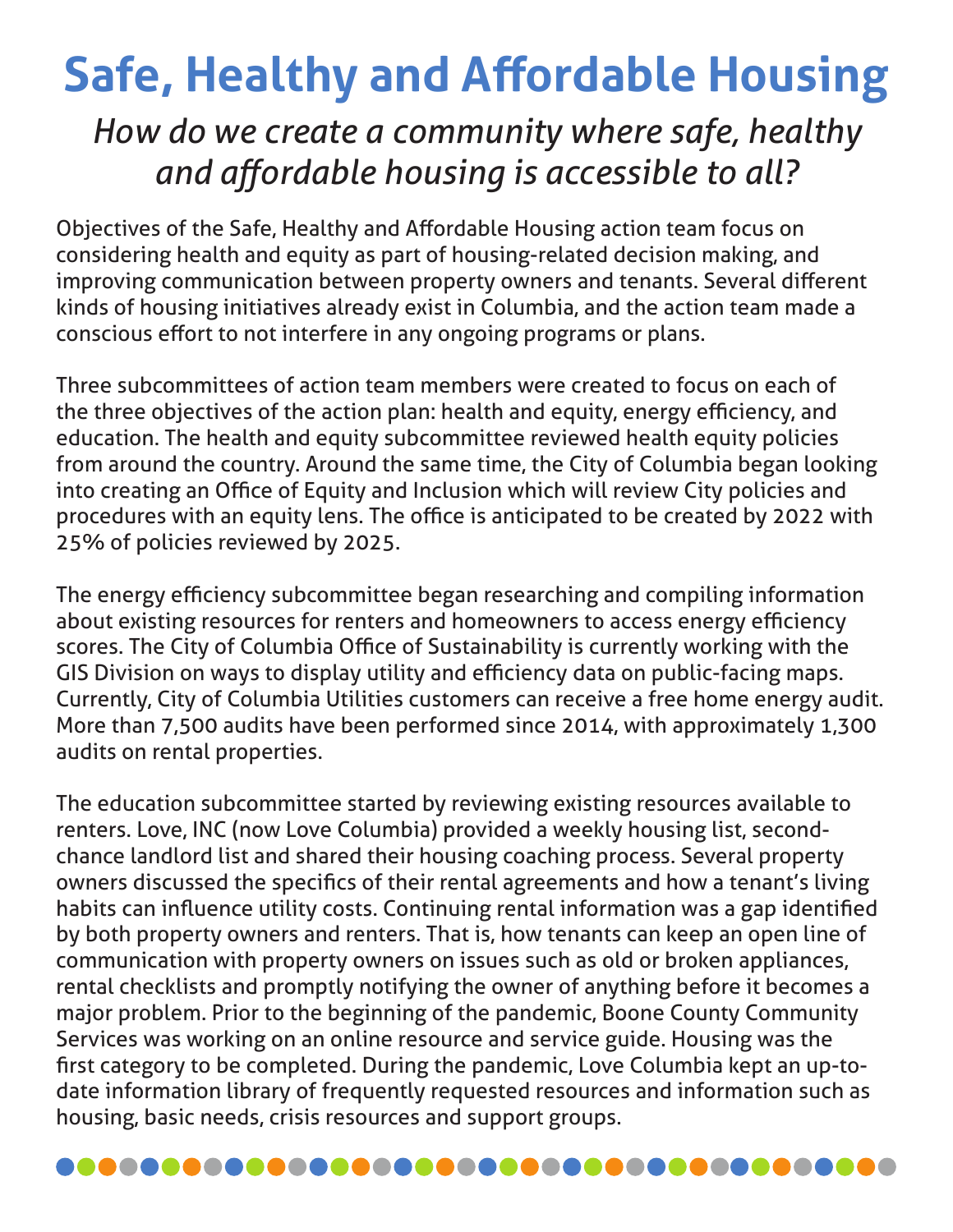## **Basic Needs**

#### *How do we create a community in which everyone's basic needs are met?*

The Basic Needs action team divided into three subcommittees to work on goals and objectives. The subcommittees that formed were focused on transportation, food, and access to services and other needs.

Prior to the pandemic, the transportation subcommittee planned to create a survey and gather existing data regarding transportation barriers in Columbia. Action team members received a grant from the Centers for Disease Control and Prevention (CDC) and the National Association of City and County Health Officials (NACCHO) to address physical activity policy areas. The demonstration project was a protected bike lane near the farmers market located next to the Activity & Recreation Center (ARC). Recommendations from the pilot project have been made available to the City's Planning and Zoning Commission. During the pandemic, Go COMO Transit provided free fares to bus riders and anticipates free transit continuing during fiscal year 2022.

The food subcommittee includes several members who are also on the Boone County Food Policy Council (BCFPC). The BCFPC held a Food Fest in August 2019 with more than 450 attendees. In 2021, Boone County Food Policy Council applied for a Food and Drug Administration (FDA) grant which will fund an equitable food access review. A similar review was performed in 2018, but this potential grant and review will focus on the entire food supply chain in Boone County. Public Health and Human Services was one of eight counties in Missouri piloting the new Women, Infants and Children (WIC) eWIC card, which acts just like a debit or credit card. The card was rolled out to the entire state in 2020. As of February 2021, CoMoHelps provided nearly \$1.5 million to 40 organizations in Boone County. More than \$500,000 was spent on food services. The 2021 Summer Lunch Program, which provides free lunches for youth ages 18 and younger when school is not in session, expanded the number of sites from two to 18. The Columbia Center for Urban Agriculture and the Compass Health Network Worley Street location are partnering to pilot a program called the Produce Prescription Program beginning in August 2021.

The City of Columbia's 2021 Strategic Plan includes objectives related to achieving a functional zero level of unsheltered homeless by the winter of 2024-2025. A 24 hour, seven day per week comprehensive behavioral crisis center proposed by Burrell Behavioral Health will be built in the future.

####